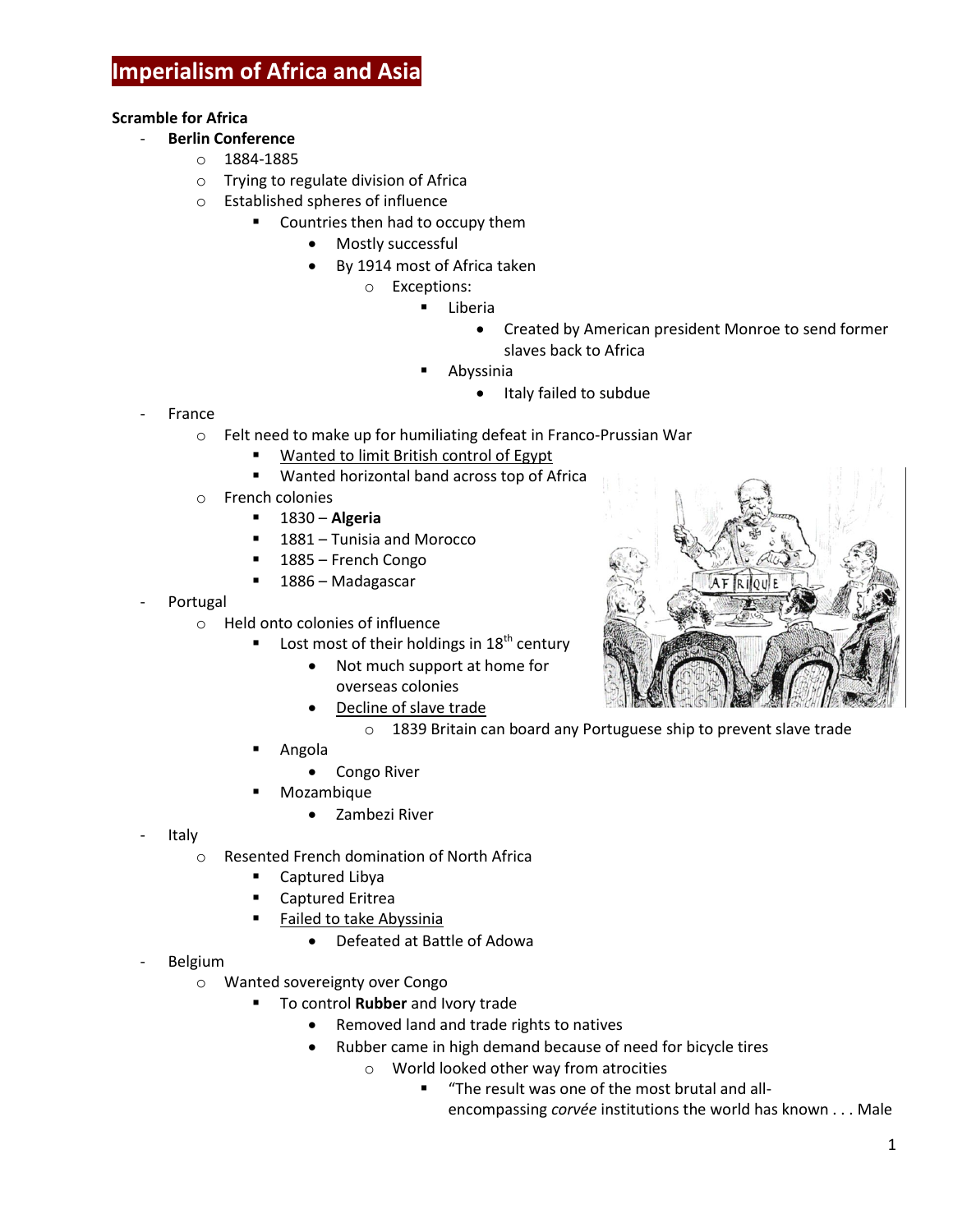rubber tappers and porters were mercilessly exploited and driven to death. Leopold's agents held the wives and children of these men hostage until they returned with their rubber quota. Those who refused or failed to supply enough rubber often had their villages burned down, children murdered, and their hands cut off." (Dean Pavlakis)

Estimated 10 million killed

- **Germany** 
	- o Wanted Horizontal belt across Central Africa
		- Bismarck originally not interested in colonization at all
	- o A "**Place in the Sun**" for Germany
		- German Southwest Africa
			- Namibia
		- German East Africa
			- Tanzania
		- Cameroon
		- **Togo**
- **British** 
	- o 1875 British bought shares in Suez Canal
		- Sold to them by Egyptian government
	- o Wanted vertical string of colonies
		- "**Cape to Cairo**"
		- 1880 South Africa
		- 1882 Egypt
	- o Anglo-Zulu War
		- 1879
		- **EXECUTE:** Zulu resisting British control
			- Early victories for Zulu
				- o Close to 2,000
					- British casualties
				- Eventually overwhelmed by British technology
					- o Over 6,000 Zulu casualties
	- o **Boer War**
		- South Africa
			- 1880-1881
			- Originally Dutch "Boer" colony
				- 1795 British get Cape Colony
					- o 1806 legally acquire colony
			- Boers
				- o Calvinists from Netherlands
				- o Resent British rule
				- o Made "Great Trek" moving north
				- o Founded Orange Free State and Republic of Transvaal
					- **1880 Diamonds found in Transvaal** 
						- British annexes territory

- **War** 
	- 1899-1902
	- Very Expensive
	- Guerilla War

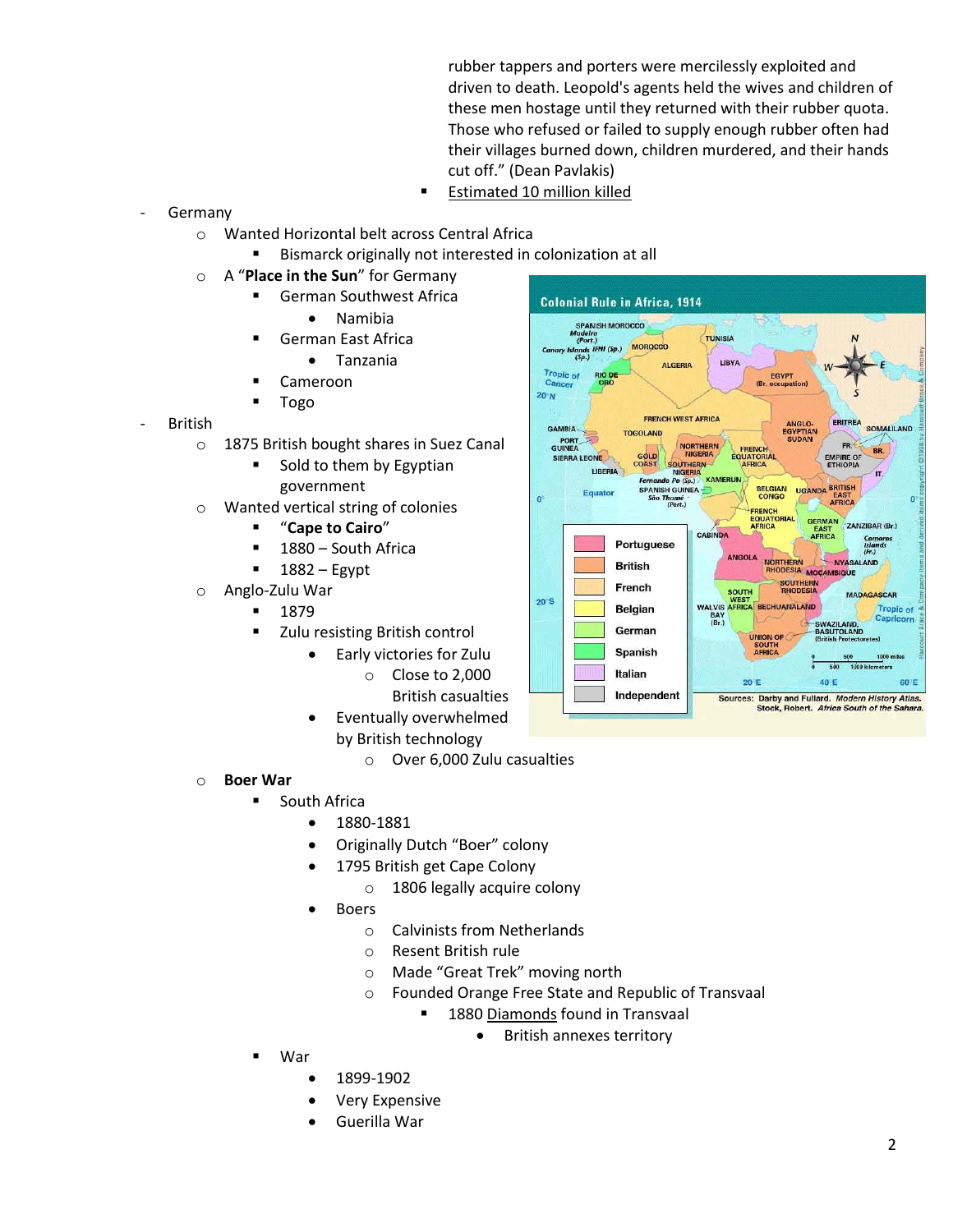- British imprison Boer wives and children in concentration camps
	- o Outsiders sympathize with Boers
	- o British Empire loses respect
- By 1902 South Africa fully under British control
- o Holy War
	- Mahdi Uprising
		- Egypt 1884
		- General Charles "Chinese" Gordon and British forces
			- o Besieged in Khartoum by Mahdi
			- o British claim Sudan in 1895
		- 1898 Lord Horatio Herbert Kitchener
			- o Came too late to save Gordon
				- o Kitchener claims victory
					- 30,000 Mahdi dead
					- 700 British casualties
- o **Fashoda Affair** 
	- 1898
	- **Political standoff between France and Britain** 
		- Almost sparked World War I
	- French resented British control of Egypt
		- French eventually backed down

## **The Great Game**

- Colonization of Asia
	- $\circ$  "When everyone is dead the great game is finished. Not before." Rudyard Kipling
- Japan
	- o Portuguese first
		- **Expelled**
	- o Americans show up in 1853
		- **Gunboat politics**
		- **Japan industrializes and avoids colonization**
- **China** 
	- o Portuguese First
		- 1516
		- **Allowed minimal trading relationships**
	- o British Show up
		- $-1794$
		- **E** Lord George Macartney
		- Cultural mis-understandings
		- **British sent away** 
			- Come back with Gunboats
	- o Opium Wars
		- **British trade Opium to China** 
			- In exchange for tea and other goods
			- British bribed officials
		- **1839** 
			- Try to expel British
			- No match for technology of British
			- Sign treaty of Nanking
	- o Spheres of Influence
		- Sino-Japanese War

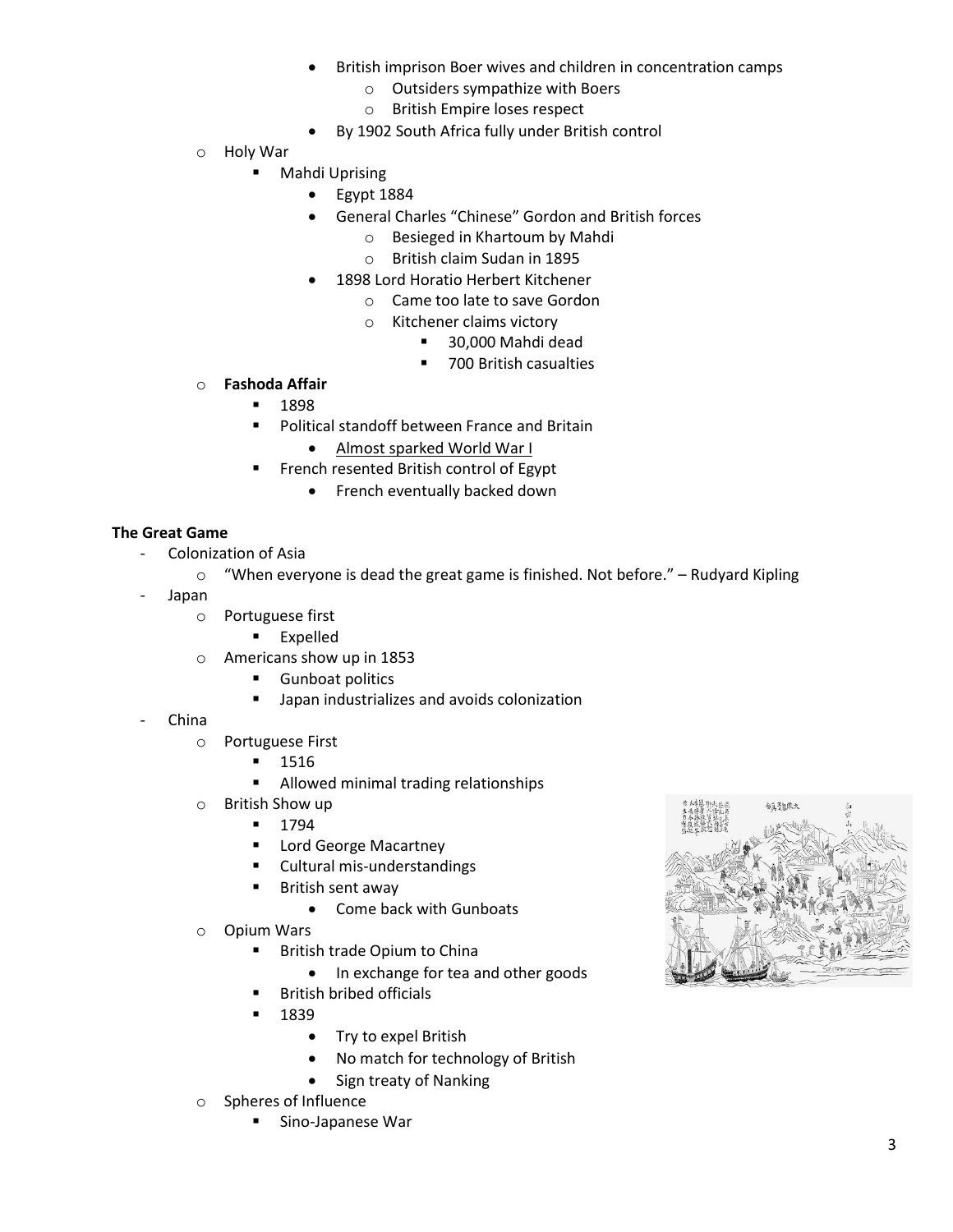- 1895
- Chinese lose
- Europeans step in to "protect" China
- **British take south**
- Germans and French take Middle
	- Open door policy
		- Ports open to westerners
- o Boxer rebellion
	- $1900$
	- **Righteous and harmonious fist**
	- **Violently put down**
	- **EUR** Europeans and Americans take direct military control
	- **Finally showed China they needed to Industrialize**
- **India**
	- o Initially too difficult
		- **Too expensive**
		- **Communication difficult**
	- o Dutch
		- Java
		- First in area
		- Dutch East India Company
		- Backed Mataram Sultans
			- Dutch gained land in return for support
			- Dutch had complete control by 1750s
	- o British
- British East India Company worked wit[h Indian Rulers](http://www.google.com/url?sa=i&source=images&cd=&cad=rja&docid=K6emeKAkmTC1yM&tbnid=AXOiKxeUB2mypM:&ved=0CAgQjRwwAA&url=http://commons.wikimedia.org/wiki/File:Flag_Map_of_British_Raj_(India).png&ei=d3xPUbO-Eca_ygG124HIAg&psig=AFQjCNFLjfftj4b-J-YrPZgAcFZbsZj8Lg&ust=1364250103333657)
	- Similar to Dutch system
- British Raj
	- **British and French 5 wars in 18<sup>th</sup> century** 
		- o British won all but American Revolution
	- British government took complete control
		- o 1858 Act for Better Government of India
			- **1,200 British ruling over 350 million Indians**
			- **Great Rebellion**
	- British Control
		- o Crown Jewel of British Empire
			- Population
			- **Raw Materials**
		- o Technology
		- o Control of local leaders
		- o Played Hindu off against Muslims
		- o Indians joined army
			- **5** Indian soldiers for every 1 Brit in Army
		- o Problems of Colonization
			- Over-Production of non-essential crops
				- Famine
				- Exhaustion of last
			- **Taxes** 
				- India paying for army it did not need